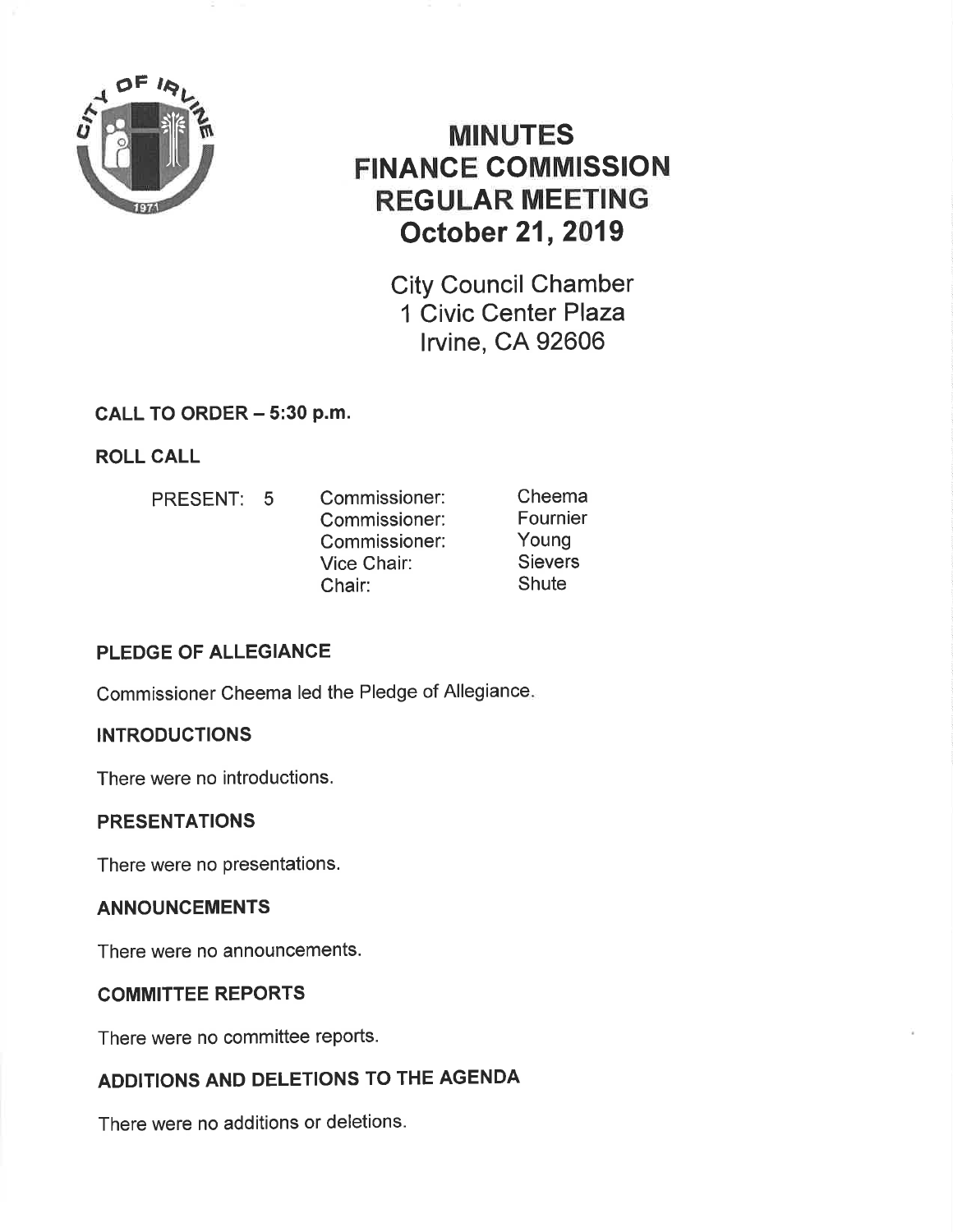#### **PUBLIC COMMENTS**

The following individual spoke on the revised contract for the Comprehensive General Plan update:

Patty Yoo, Irvine resident, spoke in support of a robust climate action plan and planning for climate resiliency and sustainability.

#### **COMMISSION BUSINESS**

#### **MINUTES**  $1<sub>1</sub>$

# **ACTION: Moved by Commissioner Cheema, seconded by Commissioner** Young, and unanimously carried to:

Approve the minutes of a regular meeting of the Finance Commission held on September 16, 2019.

#### REVISED CONTRACT FOR THE COMPREHENSIVE GENERAL PLAN UPDATE  $2.$

Amy Roblyer, Senior Management Analyst, presented the item and answered quesitions. Kerwin Lau, Manager of Planning Services, and Kristin Griffith, Director of Financial Management and Strategic Planning, also answered questions.

Discussion included: frequency of updates to the General Plan Update; the need for more student and affordable housing; the use of surplus funds from FY18-19 carryover; the City's role in compiling the General Plan Update; and addressing the City's homeless housing needs.

# ACTION: Moved by Commissioner Cheema, seconded by Chair Shute, and unanimously carried to:

Recommend the City Council approve an amendment to the approved scope of work for the consultant, Placeworks, Inc., to include additional tasks related to the Comprehensive General Plan Update including: (1) City of Irvine California Environmental Quality Act (CEQA) Manual update; (2) Climate Change Adaptation and Resiliency Strategy; (3) Housing Element update; and, (4) a new Environmental Protection and Climate Action element, which was recently directed for inclusion by the City Council. The requested amendment totals \$811,300 for a total not to exceed amount of \$2,431,480.